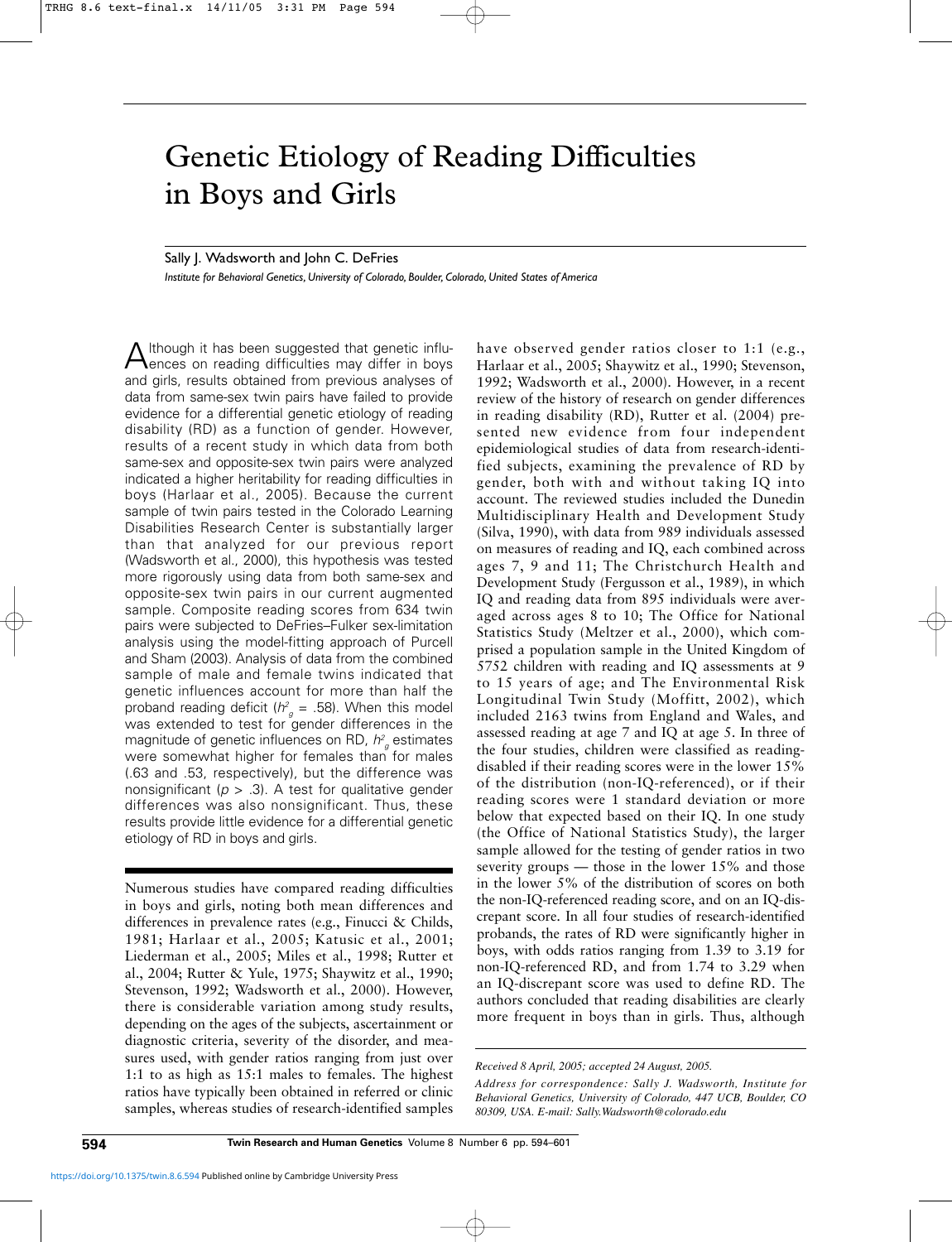the magnitude of the gender ratio has differed widely among studies, an excess of males has typically been observed in both referred and research-identified samples, raising the question: 'Does the etiology of reading difficulties differ in boys and girls?'

It has been suggested that one possible explanation for the overrepresentation of boys among children with reading difficulties is that girls may be less susceptible than boys to environmental influences, such as teaching methods, differences in socioeconomic status or societal pressures (Geschwind, 1981). If this is the case, genetic influences may be more important as a cause of reading difficulties in girls than in boys.

Results of studies investigating possible differential genetic influences on group deficits in reading performance of boys and girls have been mixed. For example, using data from a population sample of 13 year-old twins, including 102 identical pairs (monozygotic [MZ]; 47 male, 55 female) and 111 same-sex fraternal pairs (dizygotic [DZ]; 52 male, 59 female), Stevenson (1992) demonstrated the effect of different methods of identification of RD on both the gender ratio obtained, and on the heritability of the group deficit in reading. Three different methods of identifying RD were employed (including regression, discrepancy and age-only definitions) and applied to either the combined sample of males and females or to 'separate-sex' samples, both with and without an IQ restriction. This resulted in 12 separate definitions of RD. Scores on a composite measure of reading (consisting of the Neale Analysis of Reading Ability Accuracy and Comprehension subtests [Neale, 1967] and the Schonell Single Word Reading and Spelling subtests [Schonell & Schonell, 1960]) were subjected to DeFries–Fulker (DF) multiple regression analysis for selected twin data (DeFries & Fulker, 1985, 1988) to assess the extent to which the deficit of the probands was due to genetic influences ( $h^2_{\phantom{2}g}$ ). The average  $h^2_{\phantom{2}g}$  estimate across definitions with no IQ restriction was .24 for males, and .44 for females. Although separate *h2 g* estimates were not provided for males and females when an IQ restriction was imposed, Stevenson (1992) noted that when IQ was taken into account, heritability estimates were higher for males. However, samples of subjects classified as reading-disabled by each definition were small, ranging from a combined sample of 15 to 70 pairs. As a result, none of the differences reported was significant.

In a previous analysis of data from the Colorado Learning Disabilities Research Center (CLDRC) in which probands were selected from 8- to 20-year-old twin pairs with a history of reading problems, there was virtually no difference in the magnitude of genetic influence for boys and girls on the group deficit in performance on a composite measure of reading (Wadsworth et al., 2000). Data from 206 MZ (99 male, 107 female) and 159 same-sex DZ (90 male, 69 female) twin pairs, in which at least one member of each pair was reading-disabled, were analyzed.

Employing an IQ restriction of 90 or above on either the Verbal or Performance scale of the Wechsler Intelligence Scale for Children — Revised (WISC-R; Wechsler, 1974) or Wechsler Adult Intelligence Scale — Revised (WAIS-R; Wechsler, 1981), discriminant function scores based on the Reading Recognition, Reading Comprehension and Spelling subtests of the Peabody Individual Achievement Test (PIAT; Dunn & Markwardt, 1970) were subjected to DF analysis. Estimates of  $h^2$ <sub>g</sub> were .58 for males and .59 for females, providing no evidence for the hypothesis of greater genetic influence on reading difficulties in girls than in boys.

Stevenson (1992) and Wadsworth et al. (2000) both employed DF analysis for selected twin data. DeFries and Fulker (1985, 1988) suggested that when probands are selected because of deviant scores on a continuous variable, such as reading performance, the differential regression of MZ and DZ co-twin means toward the mean of the unselected population provides a test for genetic etiology. To the extent that the deficit of the probands is due to genetic influences, the mean of DZ co-twins (who share half their segregating genes, on average, with the DZ probands) is expected to regress more toward the mean of the unselected population than is the mean of MZ co-twins (who are genetically identical to the MZ probands). Purcell and Sham (2003) recently suggested a model-fitting implementation of the DF model which, among other benefits, permits the inclusion of data from opposite-sex twin pairs in order to test both the relative balance of genetic and environmental influences, and estimate the genetic correlation between male and female co-twins, and thus also test for qualitative/gender-specific effects.

Harlaar et al. (2005) recently employed the methodology of Purcell and Sham (2003) to analyze data from a population sample of 7-year-old twins. Data on a composite of the Sight Word Efficiency and Phonemic Decoding Efficiency subtests of the Test of Word Reading Efficiency (TOWRE; Torgesen et al., 1999) from pairs in which at least one member scored at or below the 5th percentile (153 MZ, 127 same-sex DZ and 112 opposite-sex DZ pairs) and from pairs in which at least one member scored at or below the 10th percentile (308 MZ, 246 same-sex DZ and 228 opposite-sex DZ pairs) were analyzed. A significant difference in the magnitude of  $h^2_{\phantom{2}g}$  estimates was obtained for subjects scoring at or below the 5th percentile, with higher heritability for males than for females ( $h^2$ <sub>g</sub> = .72 and .37, respectively). Although the quantitative gender difference was not significant in the lower 10% of the distribution, evidence was obtained for *qualitative* gender differences in this group (i.e., the genetic correlation between members of opposite-sex pairs was less than .5, and the shared environmental correlation was less than 1.0), suggesting that different genetic and environmental factors may influence the development of reading difficulties in males and females.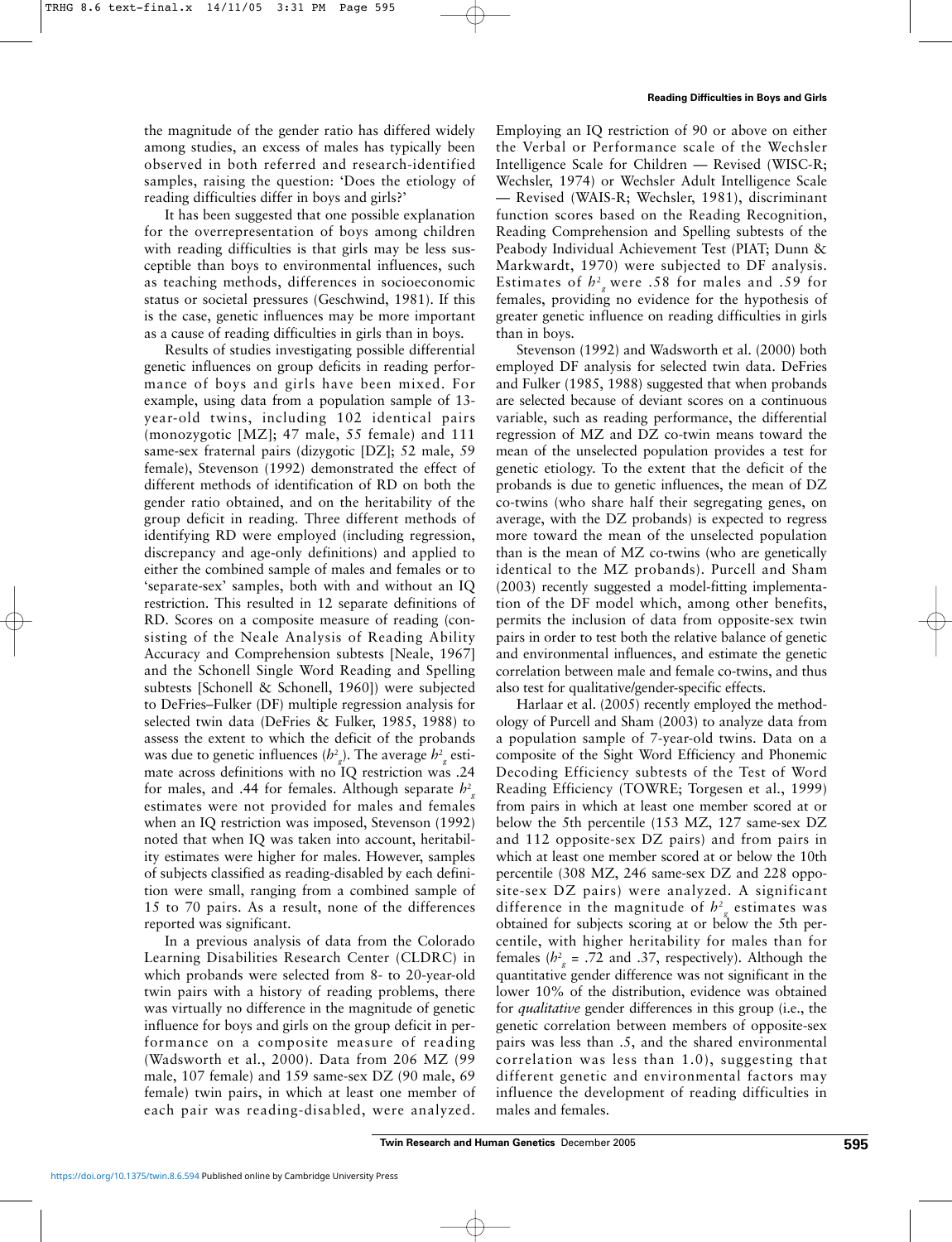Since data from the CLDRC were last analyzed for gender differences (Wadsworth et al., 2000), the sample has increased by about 25%. Further, data from opposite-sex pairs were not used in those analyses. The purpose of the current study, therefore, was to reassess the contributions of genetic and environmental influences on the group deficits of male and female probands by subjecting data from this larger sample, including data from opposite-sex twins, to DF analysis using the model-fitting implementation of Purcell and Sham (2003), and thereby to test both for differences in the magnitude of genetic influence and for qualitative/gender-specific effects.

# **Materials and Methods**

# **Subjects and Measures**

The subjects were participants in either the Colorado Reading Project (DeFries, 1985; DeFries et al., 1991) or the CLDRC (DeFries et al., 1997), an ongoing study of genetic and environmental influences on RD and attention-deficit hyperactivity disorder (ADHD). In order to minimize the possibility of ascertainment bias, twin pairs are systematically ascertained through 27 cooperating school districts in the state of Colorado. First, without regard for reading status, all twin pairs in a school are identified by school personnel. Permission is then sought from parents to review the twins' records for evidence of reading problems (e.g., low reading achievement test scores, reports by classroom teachers or school psychologists, referral to resource rooms or reading therapists). Twin pairs in which at least one member has a school history of reading problems are invited to participate in the study at the University of Colorado, Boulder, and the University of Denver, where they are administered an extensive battery of psychometric tests, including the PIAT (Dunn & Markwardt, 1970) and the WISC-R (Wechsler, 1974) or the WAIS-R (Wechsler, 1981), as well as various other tests of cognitive abilities, achievement, and reading component processes. Data from the Reading Recognition, Reading Comprehension, and Spelling subtests of the PIAT are used to compute a discriminant function score for each child using discriminant weights based on data from an independent sample of 140 reading-disabled and 140 nontwin control children tested in the Colorado Reading Project (DeFries, 1985). In order for a twin pair to be included in the current proband sample, at least one member of the pair must be classified as reading-disabled by the discriminant function score. In addition he or she must have a positive school history of reading problems, a verbal or performance IQ of at least 90, no evidence of serious emotional or behavioral problems, and no uncorrected visual or auditory acuity deficit.

Zygosity of same-sex pairs was determined using selected items from the Nichols and Bilbro (1966) questionnaire, which has a reported accuracy of 95%. In questionable cases, twin pairs were genotyped using polymorphic DNA markers from blood or buccal samples. The twins were reared in primarily Englishspeaking, middle-class homes, and were between 8 and 20 years of age at the time of testing, with a mean age of 11.5 years. The current sample consists of 264 pairs of MZ twins (129 male, 135 female), 214 pairs of same-sex DZ twins (121 male, 93 female), and 156 pairs of opposite-sex DZ twins, and has a proband gender ratio of 1.14:1.

#### **Analyses**

To test the hypothesis of differential genetic etiology of reading difficulties as a function of gender, the data were subjected to a model-fitting implementation of the DF model for selected twin data (Purcell & Sham, 2003) using the Mx Statistical Modeling package (Neale et al., 2002). DeFries and Fulker (1985) suggested that when probands are selected because of deviant scores on a continuous variable, such as reading performance, a statistically powerful and versatile test of genetic etiology is obtained by fitting the following multiple regression model to the selected twin data:

$$
C = B_1 P + B_2 R + K \tag{1}
$$

where C is the co-twin's score, P is the proband's score, *R* is the coefficient of relationship (1.0 for MZ pairs and .5 for DZ pairs),  $B_1$  and  $B_2$  are the regression coefficients, and *K* is the regression constant. When applied to data from selected twin pairs, B<sub>2</sub> provides a direct test of genetic etiology. Further, when each subject's score is appropriately transformed (i.e., expressed as a deviation from the mean of the unselected population and divided by the difference between the mean of the probands and that of the unselected population),  $B_2 = h^2$ , an estimate of the extent to which the deficit of the probands is due to heritable influences (DeFries & Fulker, 1988).

The model-fitting implementation of the DF model (Purcell & Sham, 2003) facilitates the inclusion of data from opposite-sex twin pairs in a sex-limitation analysis (Figure 1) that tests the relative balance of genetic and environmental influences (e.g.,  $a<sub>M</sub>$  vs.  $a<sub>F</sub>$ , that is, *quantitative* gender differences) and estimates the genetic correlation between male and female cotwins  $(r_A)$ , to test also for *qualitative* genetic gender differences. Qualitative gender differences are suggested when the correlation between opposite-sex DZ twins is significantly less than the correlation between members of same-sex DZ pairs, thereby providing evidence that different genes may be associated with the trait or deficit in males and females. If the same genetic influences are operating in males and females, the genetic correlation is expected to be .5. A genetic correlation of less than .5 suggests different sources of genetic influence on reading difficulties in males and females (i.e., qualitative gender differences). To test for gender differences in the magnitude of genetic influence, the additive genetic parameters for males and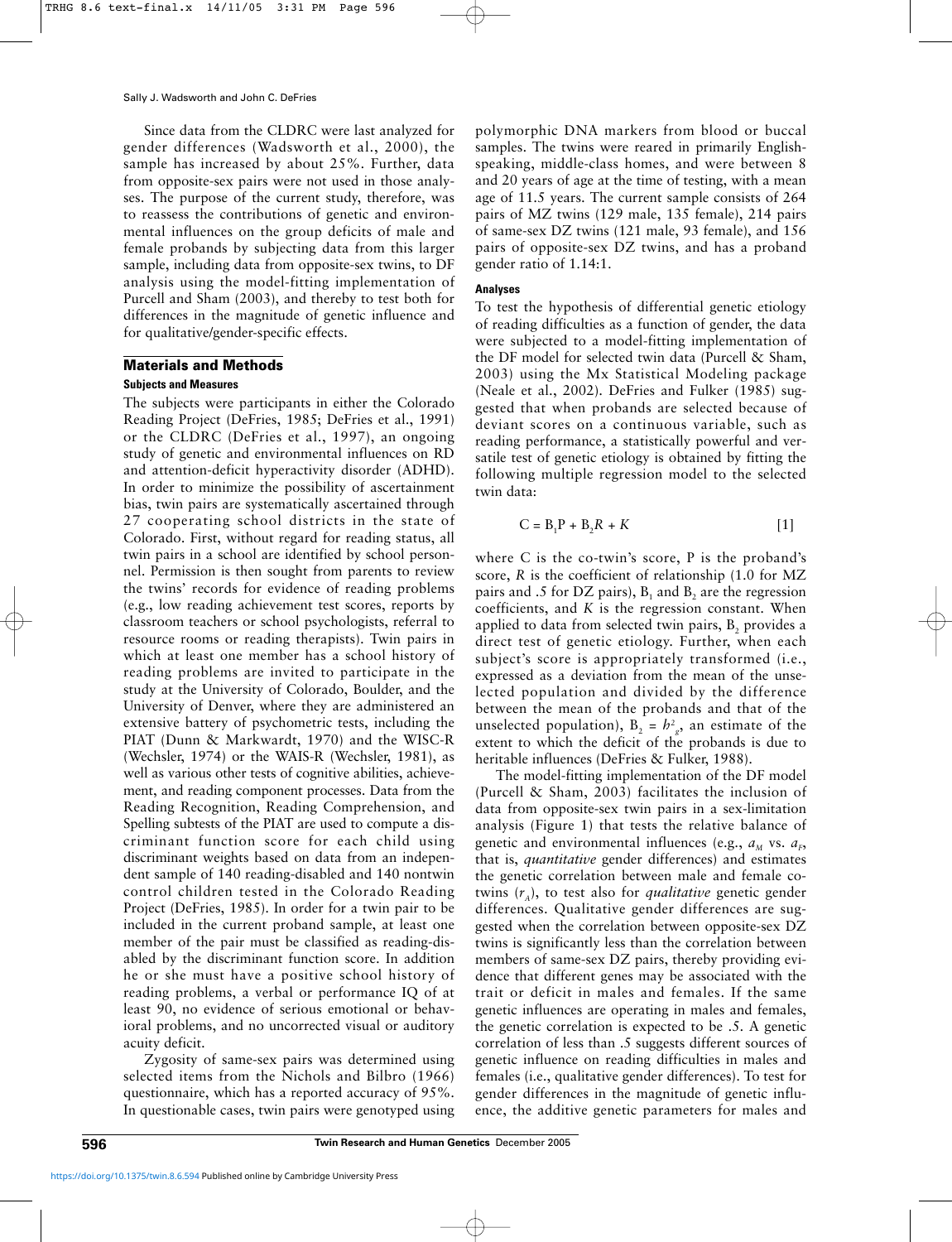

#### **Figure 1**

Sex-limitation model for opposite-sex twin pairs.

females ( $a_M$  and  $a_F$ ) are constrained to be equal, and the change in chi-square evaluated. Similarly, qualitative gender differences are assessed by constraining the genetic correlation between male and female members of opposite-sex pairs to equal .5 and evaluating the change in chi-square*.*

# **Results**

Table 1 presents proband and co-twin means for MZ and DZ male and female pairs as well as for DZ opposite-sex pairs for the current sample, expressed as deviations from the mean of 1097 control twins. Proband means of all groups are more than 2 standard deviations below the mean of the controls. The mean difference between MZ male and female probands is highly significant ( $p \le .001$ ), as is the difference between the DZ male and female probands when samesex and opposite-sex DZ pairs are combined ( $p \le 0.002$ ). As expected, the means of the DZ co-twins have regressed more toward the mean of the controls than those of the MZ co-twins, suggesting genetic influences

| Table 1 |  |
|---------|--|
|---------|--|

| Mean Discriminant Scores by Gender and Zygosityª |  |  |  |  |
|--------------------------------------------------|--|--|--|--|
|--------------------------------------------------|--|--|--|--|

|              | Probands | Co-twins | N pairs |
|--------------|----------|----------|---------|
| Identical    |          |          |         |
| Male         | $-2.81$  | $-2.60$  | 129     |
| Female       | $-2.35$  | $-2.13$  | 135     |
| Fraternal    |          |          |         |
| Male         | $-2.65$  | $-1.73$  | 121     |
| Female       | $-2.46$  | $-1.42$  | 93      |
| Opposite-sex | $-2.55$  | $-1.59$  | 156     |
|              |          |          |         |

Note: a = expressed as deviations from the mean of 1097 control twins.

on reading difficulties in both males and females in this sample.

When the data were transformed and subjected to the Mx implementation of the DF model, genetic influences accounted for more than half the group deficit in reading performance in the combined sample of males and females (*h2 <sup>g</sup>* = .58; 95% Confidence Intervals  $|CI| = .43-.71$ . When this model was extended to test for gender differences in the magnitude of genetic influences on RD, estimates of the heritability of the group deficit in reading (*h2 <sup>g</sup>*) were somewhat higher for females ( $h^2_{\text{g}}$  = .63; 95% CI = .43–.79) than for males (*h2 <sup>g</sup>* =.53; 95% CI = .33–.71). However, confidence intervals are broad and overlapping, suggesting that these estimates may not differ significantly. Further, the opposite-sex DZ genetic correlation was estimated at .5, suggesting that the same genes are operating in males and females.

Hypothesis testing indicated that, as expected, there is no significant difference between  $h^2_{g}$  estimates for males and females in this sample  $(p > .3)$ ; Table 2). Further, constraining the opposite-sex DZ genetic correlation  $(r_A)$  to equal .5 produced no deterioration of fit, confirming that there is no evidence for qualitative gender difference.

Although estimates of  $h^2$ <sub>g</sub> do not differ significantly for males and females in this sample, they differ in

| Table 2                                     |     |             |  |
|---------------------------------------------|-----|-------------|--|
| <b>Model Comparisons for Sex-Limitation</b> |     |             |  |
| <b>BAIL</b>                                 | 011 | <b>NDAD</b> |  |

| Model             | $-2LL$  | <b>NPAR</b> | $\Delta\chi^2$ | $\Delta df$ | D    |
|-------------------|---------|-------------|----------------|-------------|------|
| Full model        | 2321.41 |             |                |             |      |
| $a_m = a_t$       | 2322.00 | 6           | .59            |             | > .3 |
| Fix $r_a$ (older) | 2321.41 | 6           | .00.           |             | 1.0  |

**Twin Research and Human Genetics** December 2005 **597**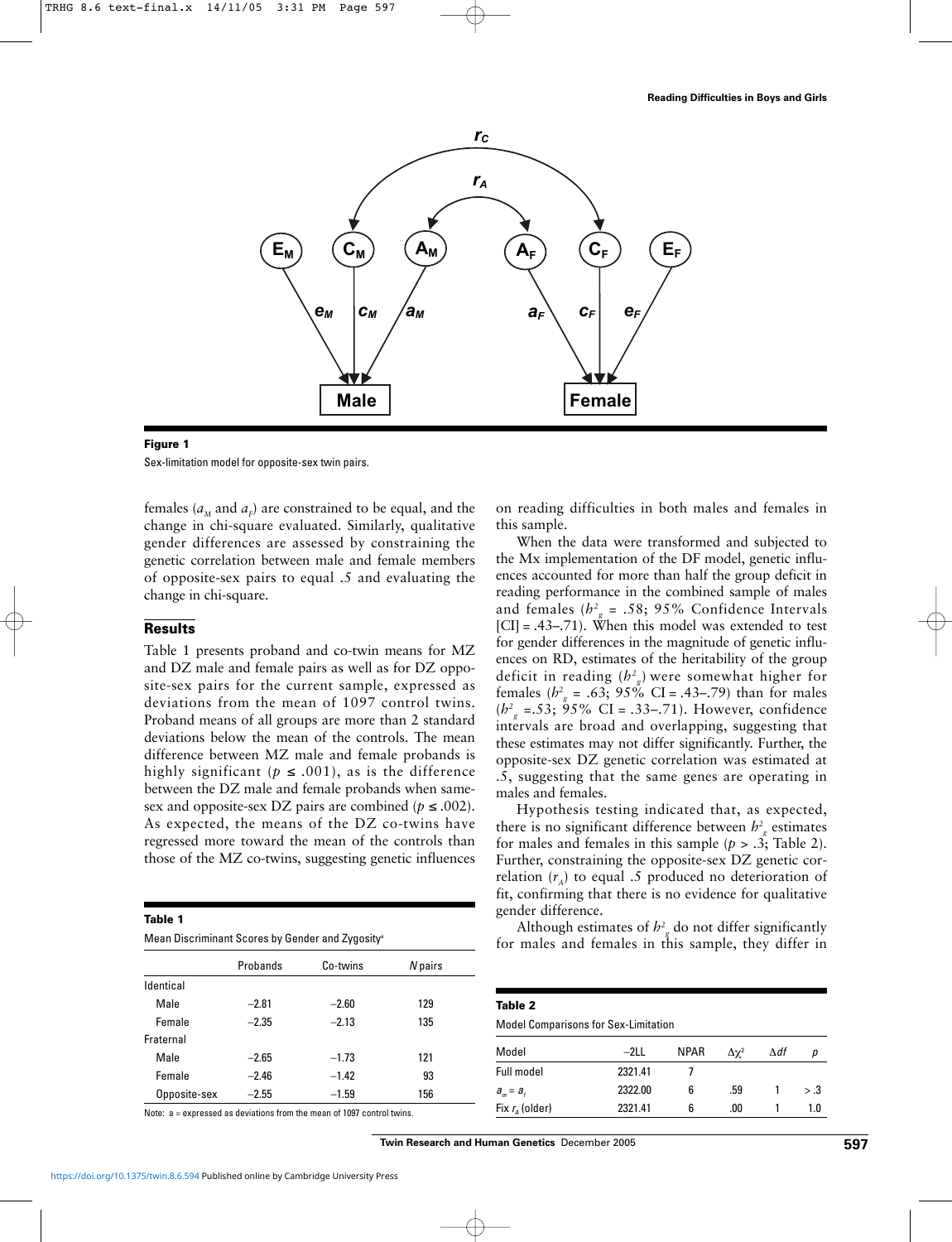direction of effect from those of Harlaar et al. (2005), the only study to report significant differential genetic etiology of reading difficulties as a function of gender. One possible reason for the disparate study findings may be the ages of the participants. The participants in the study by Harlaar et al. (2005) were all 7 years of age. In addition, although Stevenson (1992) found no significant differences in heritability estimates for males and females, the estimates across different definitions of RD suggested a trend toward higher heritability among females in the sample of 13-yearolds when no IQ restriction was imposed. In the current sample, participants ranged in age from 8 to 20 years. Therefore, given the mixed results of these three studies, and the finding that those studies with older subjects (Stevenson, 1992; Wadsworth et al., 2000) observed trends in the opposite direction to that of Harlaar et al. (2005), there may be developmental gender differences in the heritability of RD, such that genetic influences are more important for males in middle childhood, but more important for females in adolescence. In order to explore the effect of age on differential heritability of reading difficulties in males and females, the current sample was divided into younger and older age groups, based on the mean age of 11.5, and the data again subjected to DF sex-limitation analysis (Purcell & Sham, 2003). The younger and older groups had mean ages of 9.6 and 14.1 years, respectively. As indicated in Table 3, the trend of higher heritability among females persisted in the younger group, and the gender difference was more pronounced, with the heritability slightly higher among younger females than it was in the combined sample of females. Further, it appears that genetic influences on reading difficulties in the younger group are responsible for the observed trend toward higher heritability of RD among females in the combined sample, since the  $h^2$ <sub>g</sub> estimates of males and females in the older group were almost identical. There is, however, some hint of a possible qualitative gender difference in the older group, as indicated by the estimated

#### **Table 3**

| <b>Genetic Etiology of Reading Difficulties in Males and Females</b> |  |  |
|----------------------------------------------------------------------|--|--|
| as a Function of Age <sup>®</sup>                                    |  |  |

|                              | $h^2$ (95% CI)      |  |
|------------------------------|---------------------|--|
| Younger ( $\leq$ 11.5 years) |                     |  |
| Male                         | $.53$ (.28, .77)    |  |
| Female                       | $.67$ (.43, $.85$ ) |  |
| $r_{A} = .50$ (.33, .50)     |                     |  |
| Older $($ > 11.5 years)      |                     |  |
| Male                         | $.55$ (.25, .84)    |  |
| Female                       | .53(.19, .83)       |  |
| $r_{A} = .45$ (.08, .50)     |                     |  |
|                              |                     |  |

Note: a = estimated from the full sex-limitation model.

| Table 4                                                   |
|-----------------------------------------------------------|
| Model Comparisons for Sex-Limitation as a Function of Age |

| Model                            | $-2LL$  | <b>NPAR</b> | $\Delta\gamma^2$ | $\Delta$ df | р     |
|----------------------------------|---------|-------------|------------------|-------------|-------|
| Full model                       | 2314.05 | 12          |                  |             |       |
| $a_{\rm{vm}} = a_{\rm{vm}}$      | 2314.72 | 11          | .67              |             | > .3  |
| Fix $r_a$ (older)                | 2314.18 | 11          | .13              |             | > 7   |
| Eq. $a$ , fix $r_a$ , all groups | 2314.97 |             | .92              | 5           | > .95 |

genetic correlation of less than .5 for members of opposite-sex DZ pairs.

As suggested by the overlapping confidence intervals, hypothesis testing indicated no significant difference between  $h^2$ <sub>g</sub> estimates for young males and females the estimates were equated without a significant loss of model fit (*p* > .3; Table 4). In addition, the genetic correlation between members of opposite-sex pairs in the older group was constrained to .5 with no deterioration of fit, indicating that the slight qualitative gender difference observed in this group was not significant (*p* > .7). Finally, estimates of  $h^2_{\phantom{2}g}$  could be equated across all groups, and the opposite-sex DZ genetic correlation fixed at .5 with no significant deterioration of fit.

Another difference between the current study and that of Harlaar et al. (2005) is the measure of reading employed. Results of that study were based on a composite measure of word recognition alone, rather than a more general measure of reading and spelling, as was used in the current study. Similarly, the trend of higher heritability among females found by Stevenson (1992) was obtained using a composite measure of reading and spelling. Therefore, it is conceivable that the pattern of heritability for males and females may differ depending on the measure of reading used. In order to explore this possibility, data from a single measure of word recognition, the PIAT Reading Recognition subtest (Dunn & Markwardt, 1970), were subjected to the DF sex-limitation analysis (Purcell & Sham, 2003). Using this measure of word recognition, with probands defined as those scoring 1.5 standard deviations below the control mean, the results were highly similar to those obtained using our composite measure ( $h^2$ <sub>g</sub> = .54 for males and .66 for females). However, this is not surprising as, of the three subtests included in our discriminant function score, this measure is the most highly correlated with the reading composite  $(r = .96)$ .

Finally, differences in study results may be related to ascertainment criteria, such as an IQ cut-off or use of a discrepancy score. In the study of Harlaar et al. (2005) the reported results were obtained using a non-IQ-referenced definition of reading disability, although the authors noted that results were highly similar when reading difficulties were defined using a regression discrepancy method. Stevenson (1992) reported that use of an IQ restriction resulted in higher heritability in males, but heritability estimates were not reported. In

**598 Twin Research and Human Genetics** December 2005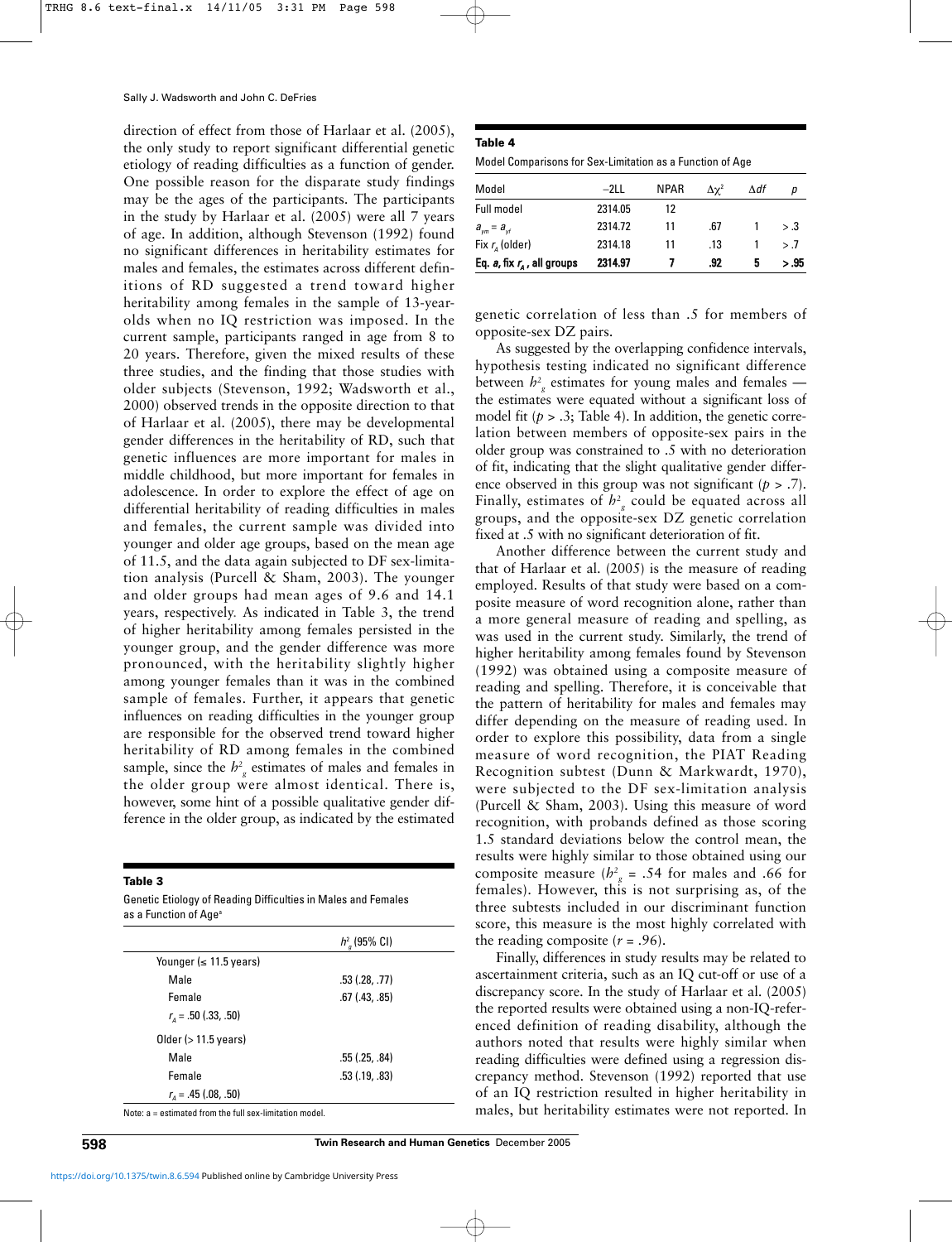the current study, subjects were required to have either a Verbal or Performance IQ of at least 90 to be classified as probands. In order to explore further the possibility of differences resulting from the use of an IQ-referenced definition of RD, the current analyses were performed with no IQ restriction. Results of this analysis were highly similar to the original analyses, with  $h^2$ <sub>g</sub> estimates of .64 for females and .52 for males. Although the sample was slightly larger when no IQ restriction was imposed, this difference between  $h^2_{g}$ estimates for boys and girls was also not significant.

# **Discussion**

Whereas gender ratios as high as 15:1 males to females have been reported among referred or clinic samples of children with RD, those among researchidentified samples have typically been closer to 1:1. However, odds ratios in the four research-identified samples reported by Rutter et al. (2004) ranged from 1.39 to 3.29, supporting suggestions that the prevalence of RD is significantly higher among boys than girls. The gender ratio in the current sample was 1.14:1. As female identical twin pairs tend to be overrepresented in twin studies (Lykken et al., 1978), this relatively low gender ratio may have been due in part to a differential volunteer rate for male and female identical twin pairs. In agreement with this expectation, the gender ratio in our sample of identical twin probands is lower (0.98:1) than that for the DZ probands (1.29:1), which is comparable to the lowerbound estimate reported by Rutter et al. (2004).

Results of previous studies assessing the etiology of reading deficits in males and females have been mixed (Harlaar et al., 2005; Stevenson, 1992; Wadsworth et al., 2000). Only one of these studies reported evidence for significant differential heritability (Harlaar et al., 2005), citing higher heritability in males among those scoring in the lower 5% of a population sample, and qualitatively different genetic influences for males and females among those scoring in the lower 10% of the distribution. Results of the current study suggest that genetic influences account for more than half of the group deficit in reading performance in both males and females. Although there is a trend toward higher heritability of the group deficit in reading performance among females than among males, no significant quantitative or qualitative gender difference was observed in this sample. These results suggest that genetic influences on reading deficits are similarly important in boys and girls, and that the *source* of genetic influence appears to be the same in both. Similar findings were reported by Bates et al. (2004) based on the assessment of reading and spelling performance in a population sample of adolescent twins. In that sample, heritabilities for individual differences in normal-range reading performance tended to be higher in females than in males, but not significantly so, and there were no significant sex-specific effects.

There are, however, some dissimilarities between this study and previous studies of gender differences in the etiology of reading deficits, including differences in the ages of the subjects, selection criteria, and measures used. For example, Harlaar et al. (2005) analyzed data from a population sample of 7-year-old twins, Stevenson analyzed data from a population sample of 13-year-old twins, and in the current study data from 8- to 20-year-old twin pairs in which at least one member of the pair was classified as readingdisabled were analyzed. Thus, it is possible that the age differences between these samples could result in different patterns of both quantitative and qualitative genetic influences. Perhaps genetic influences are more important as a cause of reading difficulties in younger males, whereas these influences may become less important in older males, as they may gain more exposure to print and/or remediation. Similarly, the effect of genes activated in middle childhood in males may begin to wane by adolescence. Such effects would be masked in the current sample with its wide age range. However, when the sample was divided into younger and older age groups, based on the mean age of 11.5 years, there appeared to be a difference in the heritability patterns for males and females in the two age groups, but in the opposite direction to that of Harlaar et al. (2005). The trend of higher heritability of reading deficits among females was more pronounced in the younger group, but still nonsignificant, whereas there was virtually no difference between heritability estimates of older males and females. Thus, in the current sample, there was no significant difference in the magnitude of genetic influences on the group deficit in reading performance in either younger or older groups of readers. Although these findings suggest that the differing results between the current study and that of Harlaar et al. (2005) are not attributable to developmental differences, it is important to note that in the current sample, even the youngest subjects are older than the subjects of Harlaar et al. In addition, each of the two age groups included in the current study comprise a range of ages. Therefore, a more appropriate test of developmental differences might be accomplished using longitudinal assessments. To this end, follow-up data are being collected on a subset of CLDRC participants approximately 5 years after their initial participation (NIDCD grant DC-05190). Once the sample size is sufficient, it will be possible to test the hypothesis of differential genetic etiology of RD in males and females as a function of age longitudinally rather than cross-sectionally. However, this does not address the possibility that genetic influences may be more important as a cause of RD in males at ages younger than those of participants in the CLDRC. Fortunately, data are also being collected from a population sample of twins aged 4 to 7 years in order to address questions surrounding the development of reading ability and disability (Byrne et al., 2002). Once sufficient data are available it will be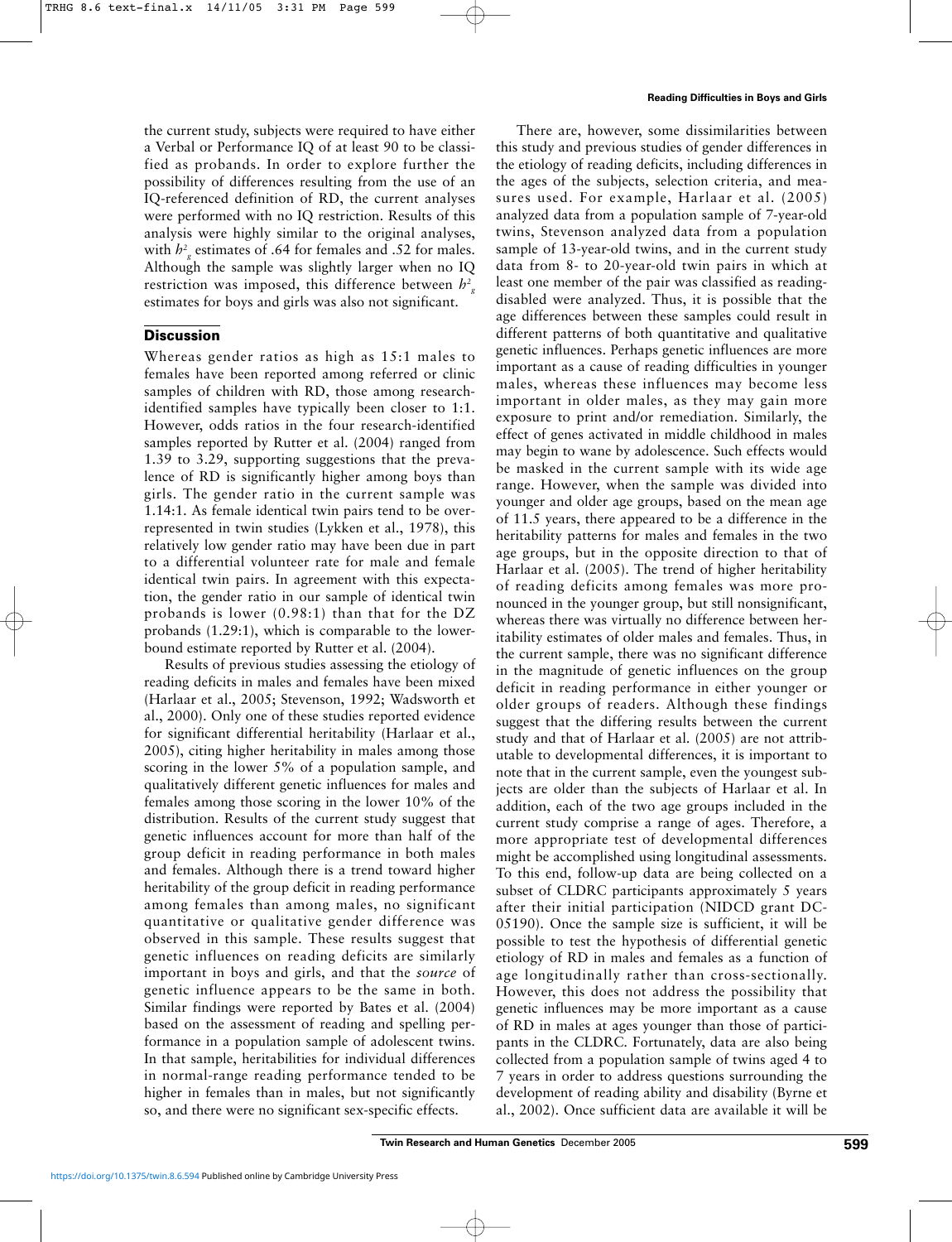possible to revisit the question of age and its relation to gender differences in the etiology of RD.

Another difference between our study and that of Harlaar et al. (2005) is the measure of reading used. In the current study, a composite measure of global reading performance was used that included measures of word recognition, reading comprehension and spelling. In contrast, Harlaar et al. (2005) used a composite measure of word recognition alone. It is possible that the different skills required by these different tasks may be more or less heritable in males or females. Therefore, data from only the Reading Recognition subtest of the PIAT were analyzed. As expected, given that the reading composite and this subtest are highly correlated, a highly similar result was obtained. Although these results suggest that differences in study findings are not related to the measure of reading employed, it is worth noting that the measures of word recognition were different in each study. Harlaar et al. (2005) used the TOWRE (Torgesen et al., 1999), a timed test of word recognition, which was administered by phone. In the current study, the untimed PIAT (Dunn & Markwardt, 1970) was administered in person. Thus, it is possible that our differing results could be related to specific differences between the measures, including method variance. As the TOWRE is currently being administered to a subset of participants in the CLDRC, it will eventually be possible to explore the effect of the specific reading measure on estimates of the etiology of reading difficulties in males and females more rigorously.

Also, the studies of Stevenson (1992), Harlaar et al. (2005) and this study all used different definitions of RD. In particular, the use or nonuse of an IQ-referenced definition may affect estimates of heritability. Harlaar et al. (2005) reported virtually no difference between heritability estimates obtained using a non-IQ-referenced definition and a discrepancy score, whereas Stevenson (1992) reported higher heritability estimates for males when an IQ restriction was imposed. In contrast, when the IQ restriction was removed in the current study, and the analyses performed on data from this slightly larger sample, the results were highly similar to the original results, and the gender difference remained nonsignificant.

Finally, one possible difference between these studies that has not been addressed is the severity of subjects' reading deficit. The mean of probands scoring in the lower 5% of the population sample of Harlaar et al. (2005) was approximately 1.85 standard deviations below the mean of the full sample. Stevenson (1992) used several different scores, generally requiring that probands score at least 1 standard deviation below the mean of the entire sample. In the current study, probands scored an average of approximately 2.5 standard deviations below the mean of the controls. Therefore, several differences among these studies may account for their differing results.

However, results of the present study continue to provide little evidence for gender differences in the etiology of reading difficulties.

#### **Acknowledgments**

The Colorado Learning Disabilities Research Center is supported in part by program project and center grants from the National Institute of Child Health and Human Development (HD-11681 & HD-27802). Collection of follow-up data is supported by the National Institute on Deafness and Other Communication Disorders (DC-05190). The invaluable contributions of Center staff, staff members of the many school districts, and of the families who participate in this study are gratefully acknowledged.

#### **References**

- Bates, T. C., Castles, A., Coltheart, M., Gillespie, N., Wright, M. & Martin, N. G. (2004). Behaviour genetic analyses of reading and spelling: A component processes approach. *Australian Journal of Psychology, 56,* 115–126.
- Byrne, B., Delaland, C., Fielding-Barnsley, R., Quain, P., Samuelsson, S., Høien, T., Corley, R., DeFries, J. C., Wadsworth, S. J., Willcutt, E., & Olson, R. K. (2002). Longitudinal twin study of early reading development in three countries: Preliminary results. *Annals of Dyslexia, 52*, 49–73.
- DeFries, J. C. (1985). Colorado Reading Project. In D. B. Gray & J. F. Kavanagh (Eds.), *Biobehavioral measures of dyslexia* (pp. 107–122). Parkton, MD: York Press.
- DeFries, J. C., Filipek, P. A., Fulker, D. W., Olson, R. K., Pennington, B. F., Smith, S. D., & Wise, B. W. (1997). Colorado Learning Disabilities Research Center. *Learning Disabilities: A Multidisciplinary Journal, 8,* 7–19.
- DeFries, J. C., & Fulker, D. W. (1985). Multiple regression analysis of twin data. *Behavior Genetics, 15*, 467–473.
- DeFries, J. C., & Fulker, D. W. (1988). Multiple regression analysis of twin data: Etiology of deviant scores versus individual differences. *Acta Geneticae Medicae et Gemellologiae, 37*, 205–216.
- DeFries, J. C., Olson, R. K., Pennington, B. F., & Smith, S. D. (1991). Colorado Reading Project: An update. In D. B. Gray & D. D. Duane (Eds.), *The reading brain: The biological basis of dyslexia* (pp. 53–87). Parkton, MD: New York.
- Dunn, L. M., & Markwardt, F. C. (1970). *Examiner's manual: Peabody Individual Achievement Test.* Circle Pines, MN: American Guidance Service.
- Fergusson, D. M., Horwood, L. J., Shannon, F. T., & Lawton, J. M. (1989). The Christchurch Child Development Study: A review of epidemiological findings. *Paediatric and Perinatal Epidemiology, 3,* 278–301.